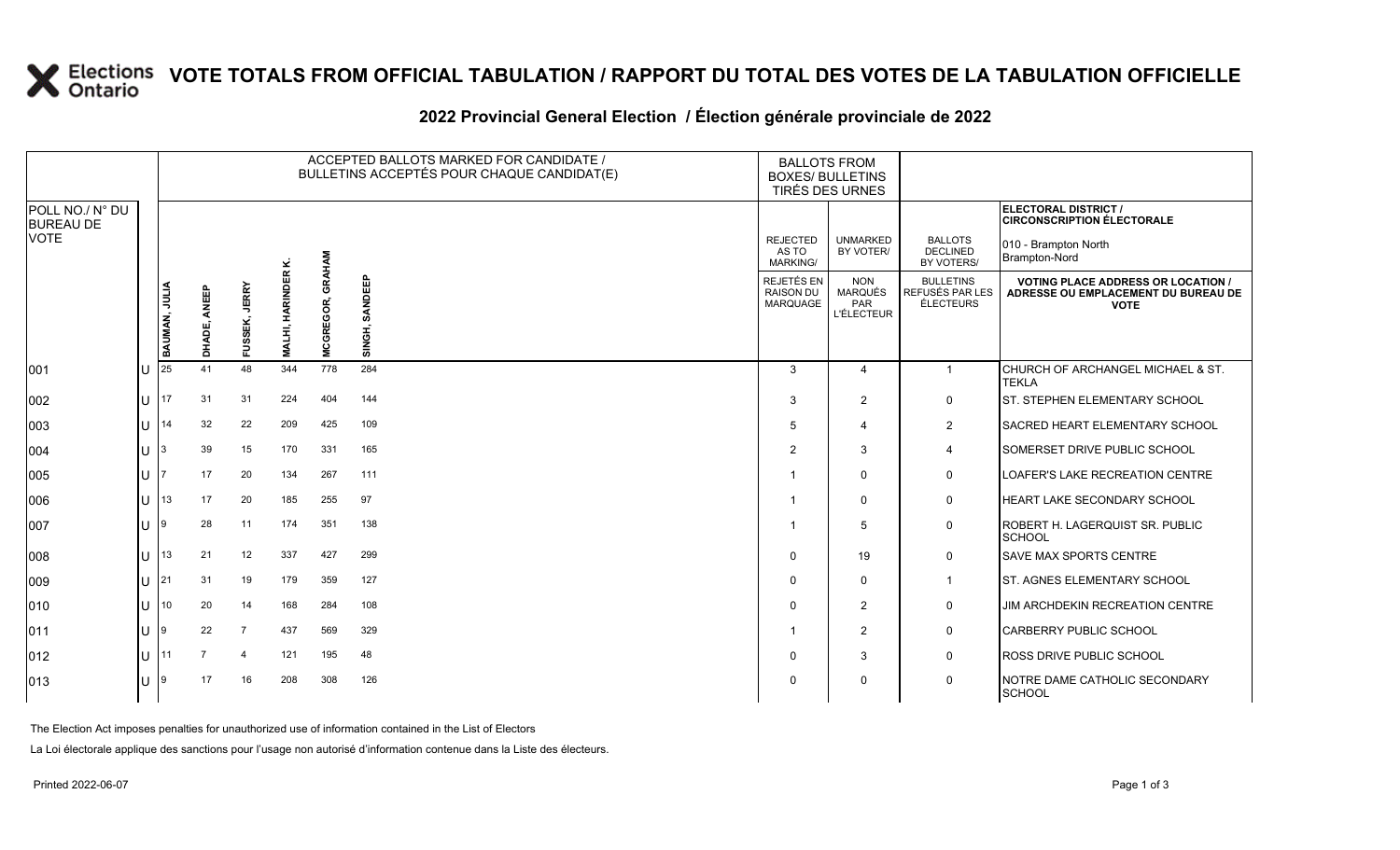# **X** Elections VOTE TOTALS FROM OFFICIAL TABULATION / RAPPORT DU TOTAL DES VOTES DE LA TABULATION OFFICIELLE

### **2022 Provincial General Election / Élection générale provinciale de 2022**

|                                                    |     | ACCEPTED BALLOTS MARKED FOR CANDIDATE /<br>BULLETINS ACCEPTÉS POUR CHAQUE CANDIDAT(E) |                 |                         |                    |                       |                   | <b>BALLOTS FROM</b><br><b>BOXES/ BULLETINS</b><br>TIRÉS DES URNES |                                                                 |                                                  |                                                                                                 |
|----------------------------------------------------|-----|---------------------------------------------------------------------------------------|-----------------|-------------------------|--------------------|-----------------------|-------------------|-------------------------------------------------------------------|-----------------------------------------------------------------|--------------------------------------------------|-------------------------------------------------------------------------------------------------|
| POLL NO./ N° DU<br><b>BUREAU DE</b><br><b>VOTE</b> |     |                                                                                       |                 |                         |                    |                       |                   |                                                                   |                                                                 |                                                  | ELECTORAL DISTRICT /<br><b>CIRCONSCRIPTION ÉLECTORALE</b>                                       |
|                                                    |     |                                                                                       |                 |                         | نح                 | GRAHAM                |                   | <b>REJECTED</b><br>AS TO<br><b>MARKING/</b>                       | <b>UNMARKED</b><br>BY VOTER/                                    | <b>BALLOTS</b><br><b>DECLINED</b><br>BY VOTERS/  | 010 - Brampton North<br>Brampton-Nord                                                           |
|                                                    |     | BAUMAN, JULIA                                                                         | ANEEP<br>DHADE, | <b>JERRY</b><br>FUSSEK, | HARINDER<br>MALHI, | GOR,<br><b>MCGREC</b> | SANDEEP<br>SINGH, | REJETÉS EN<br><b>RAISON DU</b><br><b>MARQUAGE</b>                 | <b>NON</b><br><b>MARQUÉS</b><br><b>PAR</b><br><b>L'ÉLECTEUR</b> | <b>BULLETINS</b><br>REFUSÉS PAR LES<br>ÉLECTEURS | <b>VOTING PLACE ADDRESS OR LOCATION /</b><br>ADRESSE OU EMPLACEMENT DU BUREAU DE<br><b>VOTE</b> |
| 014                                                | IU  | 10                                                                                    | 10              | 8                       | 201                | 283                   | 240               | -1                                                                | $\mathbf{0}$                                                    | $\overline{0}$                                   | BLESSED MICHAEL J. MCGIVNEY C.E.S.                                                              |
| 015                                                | Ш   | 19                                                                                    | 14              | 13                      | 315                | 399                   | 262               | -1                                                                | 2                                                               | $\mathsf{O}$                                     | HAROLD M. BRATHWAITE SECONDARY<br>SCHOOL                                                        |
| 016                                                | ПT  | 14                                                                                    | 24              | 19                      | 381                | 464                   | 264               | -1                                                                | $\Omega$                                                        | $\overline{2}$                                   | OUR LADY OF PROVIDENCE E.S.                                                                     |
| 017                                                | IU. | 16                                                                                    | 42              | 12                      | 297                | 390                   | 190               | 4                                                                 | $\mathbf{1}$                                                    | 0                                                | NORTH PARK SECONDARY SCHOOL                                                                     |
| 018                                                | ΙU  | 6                                                                                     | 12              | 14                      | 290                | 362                   | 259               |                                                                   | $\overline{4}$                                                  | $\mathbf{1}$                                     | <b>LARKSPUR PUBLIC SCHOOL</b>                                                                   |
| 019                                                | IU  |                                                                                       | 19              | 14                      | 214                | 297                   | 135               | $\mathcal{P}$                                                     | 2                                                               | $\mathbf{1}$                                     | <b>RUSSELL D. BARBER PUBLIC SCHOOL</b>                                                          |
| 020                                                | ΙU  | 20                                                                                    | 20              | 12                      | 239                | 320                   | 141               | $\mathcal{P}$                                                     | 6                                                               | $\mathbf 0$                                      | GOOD SHEPHERD ELEMENTARY SCHOOL                                                                 |
| 021                                                | Ш   | 11                                                                                    | 28              | 19                      | 316                | 439                   | 224               | $\overline{2}$                                                    | $\boldsymbol{\Delta}$                                           | $\mathbf{1}$                                     | FERNFOREST PUBLIC SCHOOL                                                                        |
| 022                                                | ПT  | 24                                                                                    | 27              | 31                      | 215                | 348                   | 173               | 2                                                                 | 2                                                               | 0                                                | <b>IMASSEY STREET PUBLIC SCHOOL</b>                                                             |
| 023                                                | ΙU  | 18                                                                                    | 49              | 34                      | 292                | 476                   | 213               | $\overline{2}$                                                    | 6                                                               | $\mathbf 0$                                      | ST. ANTHONY ELEMENTARY SCHOOL                                                                   |
| 024                                                | IU  | 20                                                                                    | 33              | 33                      | 240                | 499                   | 166               | 2                                                                 | 12 <sup>2</sup>                                                 | $\mathbf{1}$                                     | ST. JOHN BOSCO SCHOOL                                                                           |
| 025                                                | ΙU  | 18                                                                                    | 29              | 17                      | 193                | 370                   | 178               | 3                                                                 | 2                                                               | $\mathbf{1}$                                     | JEFFERSON PUBLIC SCHOOL                                                                         |
| 700                                                | IU. |                                                                                       | $\Omega$        | $\overline{1}$          | 11                 | $\overline{7}$        | 6                 | $\Omega$                                                          | $\Omega$                                                        | 0                                                | <b>WOODHALL PARK CARE COMMUNITY</b>                                                             |
| 701                                                | IU  |                                                                                       | 2               | $\mathbf{0}$            | $\overline{7}$     | 11                    | 3                 | $\Omega$                                                          | $\Omega$                                                        | 0                                                | <b>WOODHALL PARK RETIREMENT VILLAGE</b>                                                         |

The Election Act imposes penalties for unauthorized use of information contained in the List of Electors

La Loi électorale applique des sanctions pour l'usage non autorisé d'information contenue dans la Liste des électeurs.